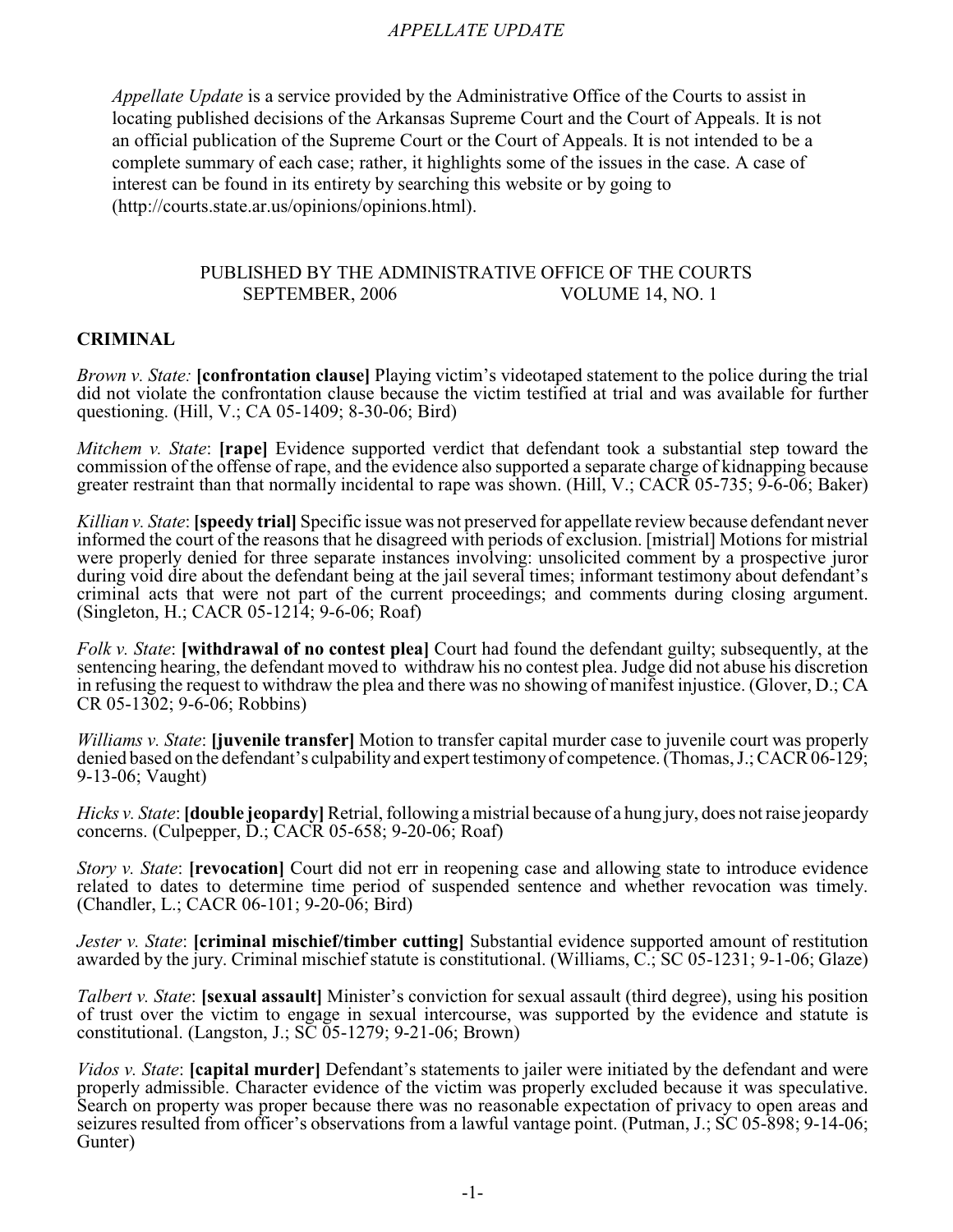*Smith v. State*: **[capital murder]** Although body was found in Oklahoma, there was no positive evidence that the crime actually occurred outside of Arkansas. Additionally, there was ample evidence that elements of the crime did take place in this jurisdiction. Evidence of prior bad acts by defendant were admissible as they would indicative of intent, motive, or planning. (Keith, T.; SC Cr 06-77; 9-21-06; Dickey)

*Scissom v. State*: **[revocation]** Trial court could not amend probation to include incarceration for a year in a regional facility when the statute in effect at the time of the offense limited the period for such incarceration to 120 days. (Patterson, J.; SCCR 06-351; 9-28-06; Gunter)

*Ainsworth v. State*: **[untimely entry of judgment]** Failure to file a judgment within 30 days after the court's acceptance of a guilty plea does the render void a judgment subsequently entered nunc pro tunc. (Anthony, C.; SCCR 06-299; 9-28-06; Dickey)

*Davis v. State*: **[warrant/neutral magistrate]** Search warrant was not invalid because it was issued by a judge who had previously recused from hearing cases involving target because person's son had burglarized judge's home. There was no evidence that judge believed that he could not act impartially or of any actual bias. There was in fact no evidence that judge realized who person was. (Hanshaw, L.; SCCR 06-92; 9-28-06; Corbin)

*Davis v. State*: **[warrant/neutral magistrate**] Warrant was issued by a part-time district judge who was also an assistant attorney general. There was no evidence other than employment to show that judge was not neutral. Warrant does not have to recite a judicial finding as to why a nighttime search was authorized. Rather, the affidavit contained language which gave cause to believe that a nighttime search was reasonable. (Whiteaker, P., L.; SCCR 05-1257; 9-28-06; Corbin)

# **CIVIL**

*Verkamp v. Sagely*: **[setting aside quiet title decree]** Appellees failed to provide proof that would entitle them to litigate the validity of the 1976 decree. (Patterson, J.; CA 06-85;  $\overline{8}$ -30-06; Hart)

*Nettles v. City of Little Rock*: **[planning commission/appeal]** City's Board of Directors' action on a planning issue was final on the date of the vote and not on the date when the minutes were approved. Appeal to circuit court was timely as the affidavit required by District Court Rule 9 was substantially complied with. (Sims, B.; CA 06-82; 9-6-06; Baker)

*Bettis v. Bettis*: **[stock transfer]** There was not a conflicts of law issue because the laws of Georgia and Arkansas were similar. Evidence supported finding that father made gift of stock to son. Although certificate was not delivered to son, transfer was made on corporate books and dividends had been paid to son over the years. (Fogleman, J.; CA 05-1323; 9-13-06; Pittman)

*Morrow Cash Heating v. Jackson*: **[accountant malpractice]** Directed verdict finding that limitations period had run was error because fact issue remained whether time began to run when advice was given or when it was accepted and implemented. (Finch, J.; CA 05-1260; 9-13-06; Pittman)

*Multi-Craft v. Perico*: **[insurance]** Form requiring disclosure of benefits paid, pending, or denied in last 12 months was not ambiguous; therefore, insurer was justified in excluding coverage because information was not disclosed to it. (Lindsay, M.; CA  $06-46$ ; 9-13- $06$ ; Bird)

*Flagstar Bank v. Gibbins*: **[forgery]** Evidence supported finding that deed was forged. (Moody, J.; SC 05- 911; 9-14-06; Dickey)

*Carquest v. General Parts*: **[class action/jurisdiction]** Court erred in denying class certification. Court had subject matter jurisdiction over alleged illegal-tying arrangement and claims were not exclusively federal claims under the Sherman Anti-Trust Act. (Wright, J.; SC 06-16; 9-14-06; Brown)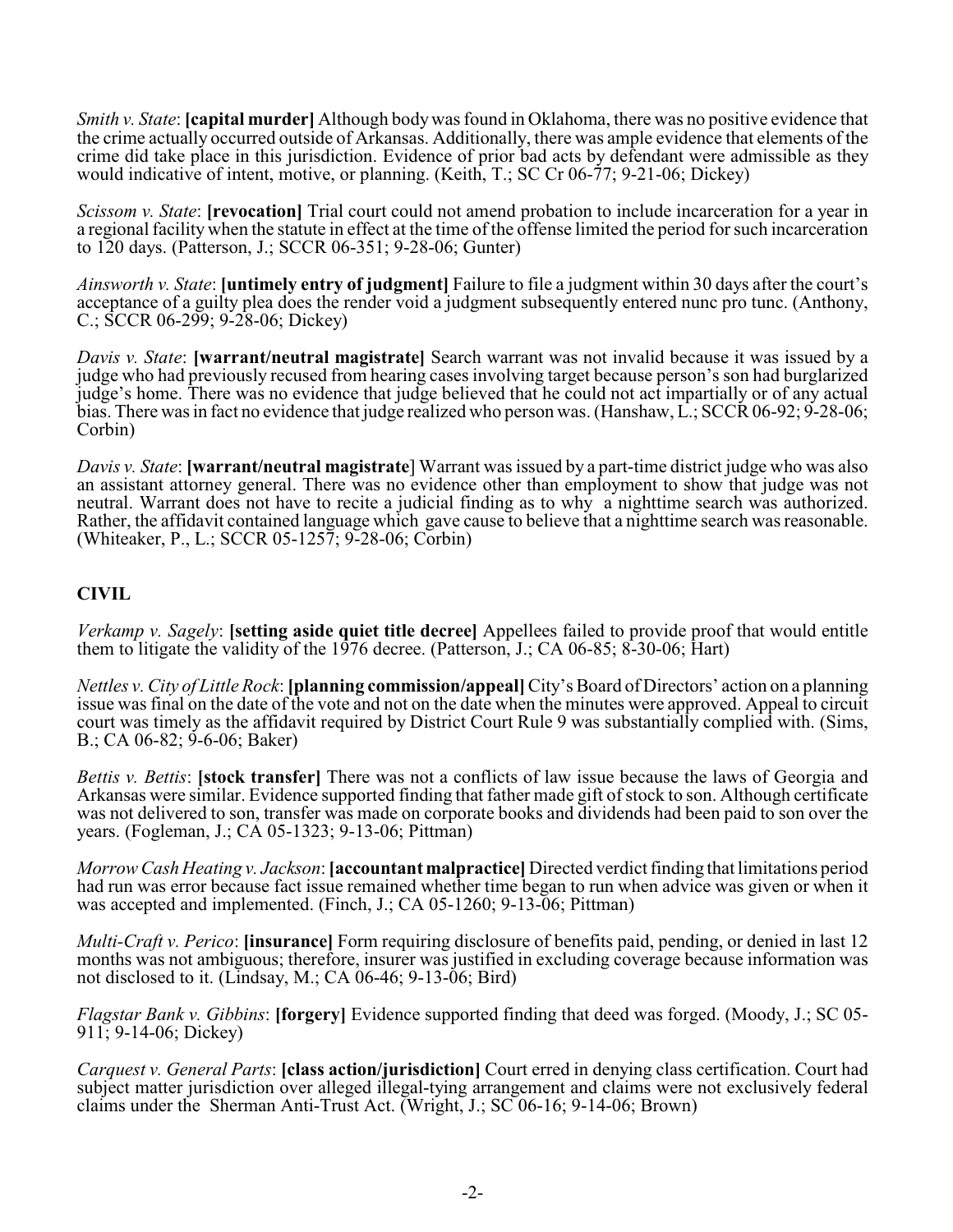*Davis v. Bland:* **[attorney malpractice]** Attorney's negligence did not cause damage because plaintiff failed to prove that had appeal been timely filed she would have prevailed on the merits and increased the amount of child support to be awarded. (Smith, K.; SC 05-1238; 9-14-06; Corbin) [Case is further discussed under Domestic Relations section.]

*Stilley v. Fort Smith School District*: **[recusal/contempt]** There is no requirement that a hearing be held every time a litigant files a motion to recuse the judge. Attorney's rights were not violated in the finding of contempt against him. (Marschewski , J.; SC 05-666; 9-14-06; Hannah)

*Fields v. Byrd*: **[malpractice]** Plaintiff's claim for malpractice could only have been brought by the trustee in bankruptcy and not by him personally. Consequently, the original filing was void ab initio. When the plaintiff attempted to substitute the trustee, the limitations period had run and there was no relation back to the initial void filing. (Henry, R.; CA 03-711;  $9-20-06$ ; Gladwin)

*Pro Transportation v. Volvo:* **[final appealable order]** Partynonsuited its breach of warranty and negligence claims (they could be refiled) and it appealed remaining claim submitted to the jury. Appeal is not from a final appealable order. (Piazza, C.; CA 05-1047;  $9-20-06$ ; Pittman)

*Deaver v. Faucon Properties*: **[revival]** Action was properly revived after the plaintiff's death. Rule 25, Ar. R. Civ. P., not statutory law, controls the procedure to revive an action. (Clawson, C.; SC 06-320; 9-21-06; Gunter)

*Pest Management v. Langer:* [arbitration] The arbitration provision provides that even the issue whether the dispute is subject to arbitration is to be decided by arbitration; therefore, the applicability of the arbitration clause is not ripe for a judicial decision. (Clawson, C.; CA 05-1387; 9-27-06; Bird)

*City of Huntington v. Mikles:* **[contract]** City did not breach chief of police's employment contract by taking away privilege of using a city vehicle. The duration of the agreed-upon compensation was not part of the contract; thus, it was subject to prospective alteration. Evidence supported finding of wrongful discharge as retaliation for filing suit against the city. (Marschewski, J.; CA 06-66; -27-06; Robbins)

*Hot Spring County Solid Waste Authority v. Hot Spring County*: **[use of tax proceeds**] When issue of tax to fund solid waste projects was voted upon, the citizens authorized the county to use excess funds generated from the tax for other county purposes. (Arnold, D.; CA 06-38; 9-27-06; Neal)

### **DOMESTIC RELATIONS**

*Deborah Elizabeth Foster v. Charles Ray Foster, Sr.*: **[property division - military retirement]** In September, 2002, the trial court granted a divorce, divided propertyand debts, and granted temporary custody to the appellee, but did not award visitation or child support at that hearing. The court retained jurisdiction to make further orders in the future. In June, 2005, the appellant filed a motion seeking alimony and a portion of appellee's military retirement, to which he became entitled after the decree was filed. The court denied that motion based upon *res judicata*. The Court of Appeals affirmed. The appellant argued that the order was not final because the issue of custody was reserved for later determination. She also claimed that *res judicata* does not apply because the issue of military retirement was not litigated in a prior action between the parties. The Court of Appeals found that the original decree here was a final order. The parties were absolutely divorced, their property was divided in a final manner, and *res judicata* applies because the division of military retirement could have been litigated at the divorce hearing. The reservation of jurisdiction, according to the Court, related to custody or matters conditioned upon changes in circumstances after the decree. The time to appeal matters regarding the divorce or property division began to run after the divorce decree was filed September 6, 2002. The Court did not reach any of the issues raised about her entitlement to military retirement because *res judicata* prevented the Court's reviewing them. (Spears, J.; No. CA05-1343; 9-13-06; Gladwin)

*Carmen Gray v. Karl Gray*: **[child custody - changed circumstances]** The parties share legal and physical custody of their children. Appellant mother moved out of state after which true shared legal and physical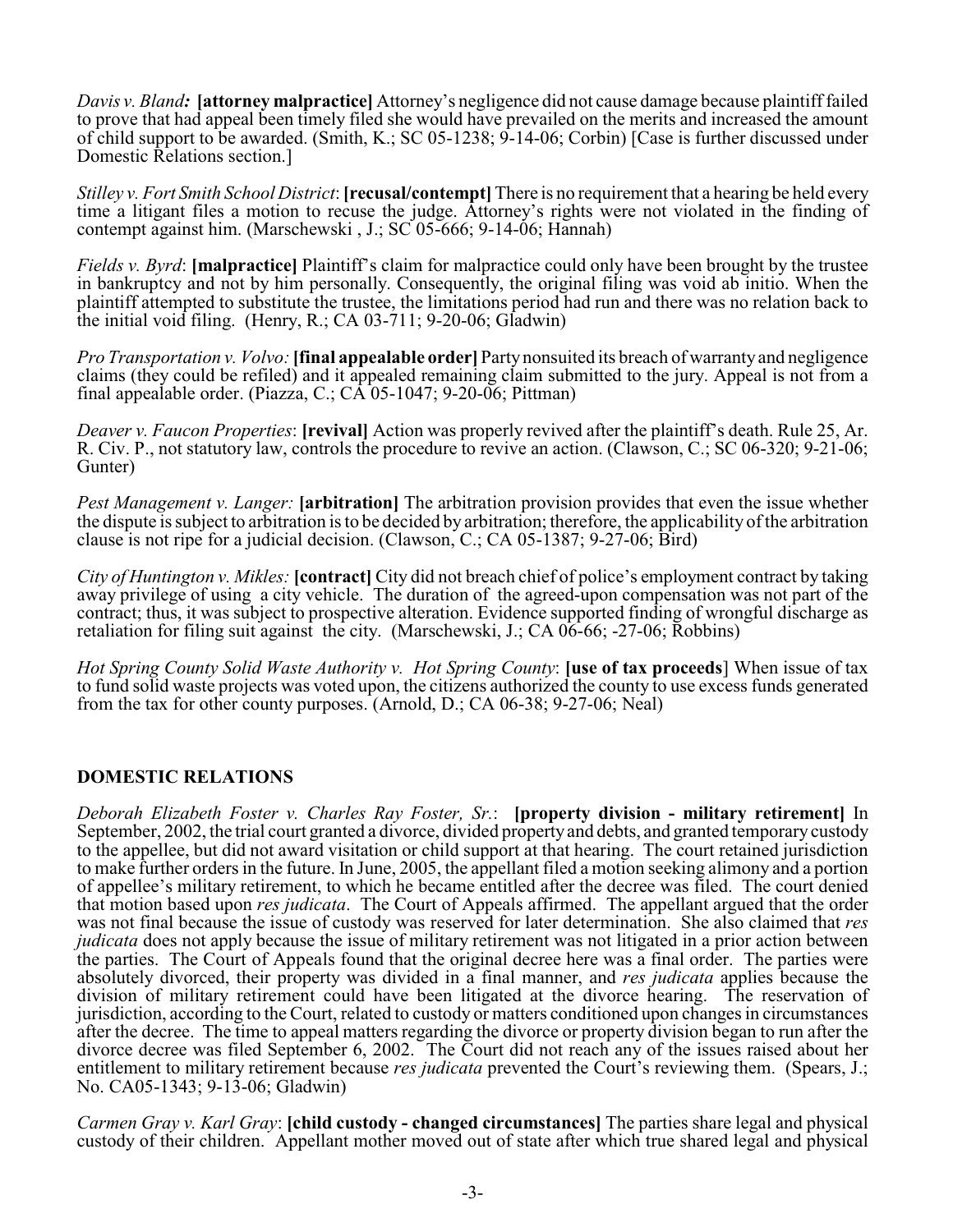custody was impossible to maintain. The Court of Appeals said that once one parent relocated outside of the general area and the parents could no longer cooperate in jointly raising the children, it was clear error for the trial court to find that a material change in circumstances did not exist requiring a change of custody. The Court reversed and remanded to award custody based upon the trial court's determination of the best interests of the children. The Court found that *Hollandsworth v. Knyzewski*, 353 Ark. 470, 109 S.W.3d 653 (2003) did not apply to this case because of the nature of the custody in the two cases. (Kilgore, C.; CA06-63; 9-13- 06; Vaught)

*Marandi Shirley Bernal v. James Shirley*: **[child custody - changed circumstances - best interests; contempt**] The Court of Appeals said the trial court made no finding of material change in circumstances so as to justify a change in custody and that the record did not support such a finding. The Court also found that a violation of a court's previous directive does not compel a change in custody, although it is a factor to be taken into consideration. To ensure compliance with its orders, a trial court has the power of contempt, which should be used before the more drastic measure of changing custody. Finally, the record did not reflect any discussion of the best interest of the children. Finding that the appellant's contemptuous behavior alone was not a material change in circumstances, the court reversed and remanded the trial court's order changing custody from the appellant to the appellee. (Cook, V; No. CA06-144; 9-13-06; Neal)

*Teresa Ann Davis v. Vandell Bland, D/B/A Bland Law Office*: **[child support]** Attorney malpractice case in which appellant sued her former attorney for failing to perfect her appeal of a child-support award resulting from her paternity action. The circuit court had determined in the malpractice action that, despite Bland's attorney malpractice, Davis was unable to prove that, but for his negligence, she would have prevailed on appeal. The trial court noted that it could not conclude that the paternity court had abused its discretion or acted thoughtlessly or without due consideration when it entered the order for child support. On appeal of the malpractice action, the Supreme Court said that Davis had to prove the merits of the child-support issue within the context of the attorney-malpractice case. The Supreme Court noted that it agreed with the circuit court's conclusion that the attorney's failure to perfect the appeal constituted legal malpractice, but that Davis still had to prove that the negligence proximately caused Davis's damages. In a good discussion of the application of Administrative Order No. 10 and the Arkansas Child Support Chart, the Court found that the paternity court's order clearly reflected that the court had adhered to the guidelines of Administrative Order No. 10 when deviating from the presumptive amount of child support. Morever, the Court said, the paternity court had analyzed the needs of the child and had set support at an amount to cover those needs. The Court also said that the law does not require that a child be entitled to a standard of living identical to his father's. Administrative Order No. 10 states that an award of support should consider an "[a]ccustomed standard of living," which the paternity court clearly considered. No abuse of discretion occurred in the court's awarding child support. Therefore, the Supreme Court decided, Davis would not have prevailed on her appeal of the child support award, so the Court affirmed the circuit court in its dismissal of the malpractice action against Bland. (Smith, K.; No. SC05-1238; 9-14-06; Corbin)

*James Huey v. Sandra Huey (Sheiron)*: **[child-support modification]** In this second appeal of a child-support modification case, the Court of Appeals affirmed the trial court's award of child support of \$24/week for a part of 2002, but reversed and remanded for the trial court to enter an award of \$135/week beginning January 2003. The Court found that the trial court had concluded that the appellee mother had experienced a negative income for the first quarter of 2003 and improperly assessed additional expenditures that had already been accounted for in appellee's income report. Based upon a de novo review of appellee's proof of her actual income and expenses, and taking into consideration a concession made during oral arguments about a calculation error, the court figured the presumptive amount of weekly child support according to the Child Support Chart to be \$135. The Court also awarded the appellant custodial father \$1,000 in attorney's fees. (Vittitow, R.; No. CA05-1254; 9-20-06; Griffen)

*Randy Tucker v. Regina Tucker, et al.*: **[child support]** Appellant father's child-support obligation was increased from \$45/week to \$1,809.92/month, based on a net-worth approach. Appellant appealed the increase and Intervener OCSE cross-appealed the trial court's order to make the modification retroactive to January 19, 2005, instead of October 3, 2003, the date the petition was filed. The Court of Appeals affirmed the increase, finding that the net-worth approach is specifically authorized by Administrative Order Number 10, which requires a court to consider, in addition to a self-employed payor's tax returns, either his capacity to earn or a net-worth analysis based on such factors as the payor's lifestyle and property. The net-worth method should be used only after a finding that a payor's tax returns are unreliable, a finding which the trial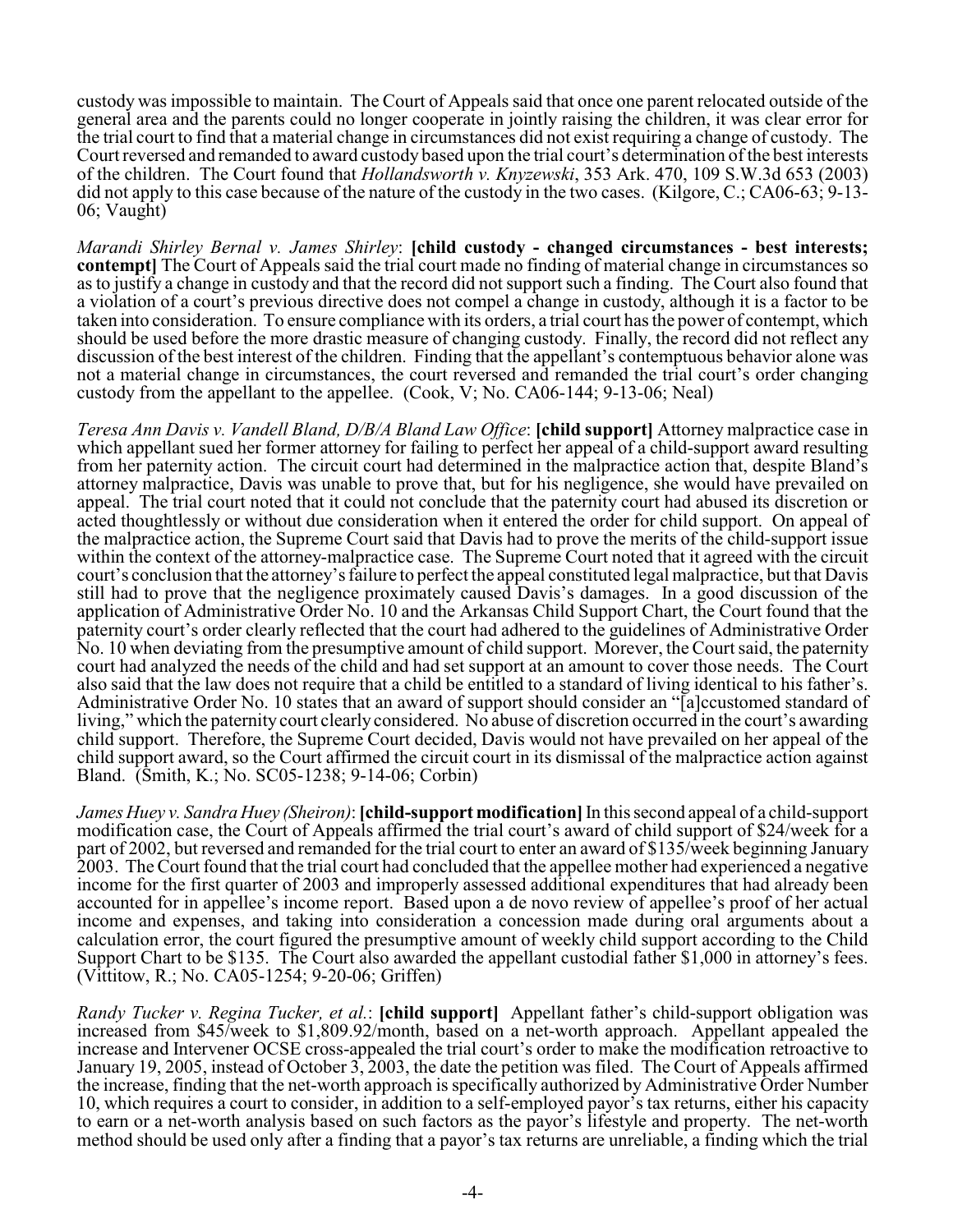court made in this case. The Court found that the trial court did not abuse its discretion in calculating appellant's income by the net-worth method. The Court reversed on the OCSE's cross-appeal, finding evidence of change in appellant's income, in the form of financial statements from January 2003, that predated the filing of the petition. The Court found that, even if appellant's *full* increase in net worth was not realized on his financial records until January 19, 2005, he presumably enjoyed the benefits of *incremental* increases in his income during the months in which they arose. The Court reversed the decision concerning the effective date of the modification and remanded for entry of an order making the modification retroactive to October 3, 2003. (McCain, G.; No. CA05-1144; 9-20-06; Griffen)

*Patricia Suzanne Mathews v. John Steven Mathews*: **[child-support modification]** The parties divorced in Missouri. Custody was awarded to the appellant mother and the appellee father was ordered to pay child support. Four years later, the Missouri court increased the amount of child support. The appellant mother subsequently moved to Faulkner County, Arkansas, where she filed a petition to register the Missouri decree, and where she later filed a petition to modify child support. Below and on appeal, the appellee alleged that appellant had failed to register the Missouri decree in conformity with the pertinent Arkansas statute and he alleged that proper venue was Garland County, not Faulkner County. The trial court found that it had jurisdiction of the case, that venue was proper, and that appellant had properly filed the Missouri decree. The trial court found that a significant change in circumstances had occurred to justify increasing the child support. The trial court set child support at \$2,900/month by temporary order, and at \$1,850/month after trial. On appeal, the Supreme Court found that venue was properly in the county of residence of the custodial mother, Faulkner County, citing Ark. Code Ann. 9-12-320 (Repl. 2002). The Court also found that, while jurisdiction of the case was originally in Missouri, all interested parties now live in Arkansas. Under UIFSA, the Court said, once the individual parties and the child leave the issuing state, the continuing, exclusive jurisdiction of the issuing tribunal terminates. As a consequence of the parties' leaving Missouri and now residing in the same state, the case is not an interstate matter and UIFSA does not apply. The forum state, the residence of both parties, should apply local law without regard to the interstate act. Therefore, the applicable law is the Uniform Enforcement of Foreign Judgments Act. Appellant properly filed the Missouri decree in Faulkner County in conformity with that act when she filed her petition to modify the child support order. Therefore, the trial court did not err in denying appellee's motion to dismiss. (Maggio, M.; No. SC05- 1090; 9-21-06; Glaze)

*Office of Child Support Enforcement v. Grant E. Goff*: **[child support]** The trial court found that the payor father had satisfied his child support obligation by providing a house rent-free to the children and their mother for a period of time and by having the children in his custody for a year. The trial court's use of the term "abatement" in his order was improper. The decision was affirmed with a modification in the language to reflect that the payor father "has satisfied the child-support judgment...by providing support through nonconforming child-support payments...." (Hannah, C.; No. CA06-119; 9-27-06; Baker)

### **PROBATE**

*Kelsey McEwen Alexander v. Fredrick John McEwen, et al*: **[trusts; IRA; contracts]** The trial court properly interpreted the terms of the beneficiary designation in decedent's IRA and determined that appellee was to receive 33% through the decedent's trust. The court properly admitted parol evidence to resolve an ambiguity in the written instrument, and properly considered a letter, which supported that conclusion. The Supreme Court affirmed on direct appeal. On cross-appeal, the Court remanded for reconsideration of compensation awarded to appellant for serving as trustee, but affirmed the trial court's declining to remove the trustee on appellee/cross-appellant's request. (Spears, J.; SC06-57; 9-21-06; Hannah)

### **DISTRICT COURT**

*Mcnabb v. State:* **[Ark. Dist. Ct. R. 9]** On an appeal from district court, the circuit court held that (1) the certified copy of the district court docket sheet was not a record of proceedings within the meaning of Rule 9(b) of the District Court Rules and that the filing of the docket sheet with the circuit court was untimely because it did not comply with Rule 9(b); and (2)it had no jurisdiction to her the appeal from the district court and ordered the case remanded for sentencing. The Supreme Court has recognized that for district courts, the usual record is the docket sheet. But, the court noted, the record of proceedings must reflect all the proceedings, including all filed documents and motions before the district court. Thus, a charging instrument,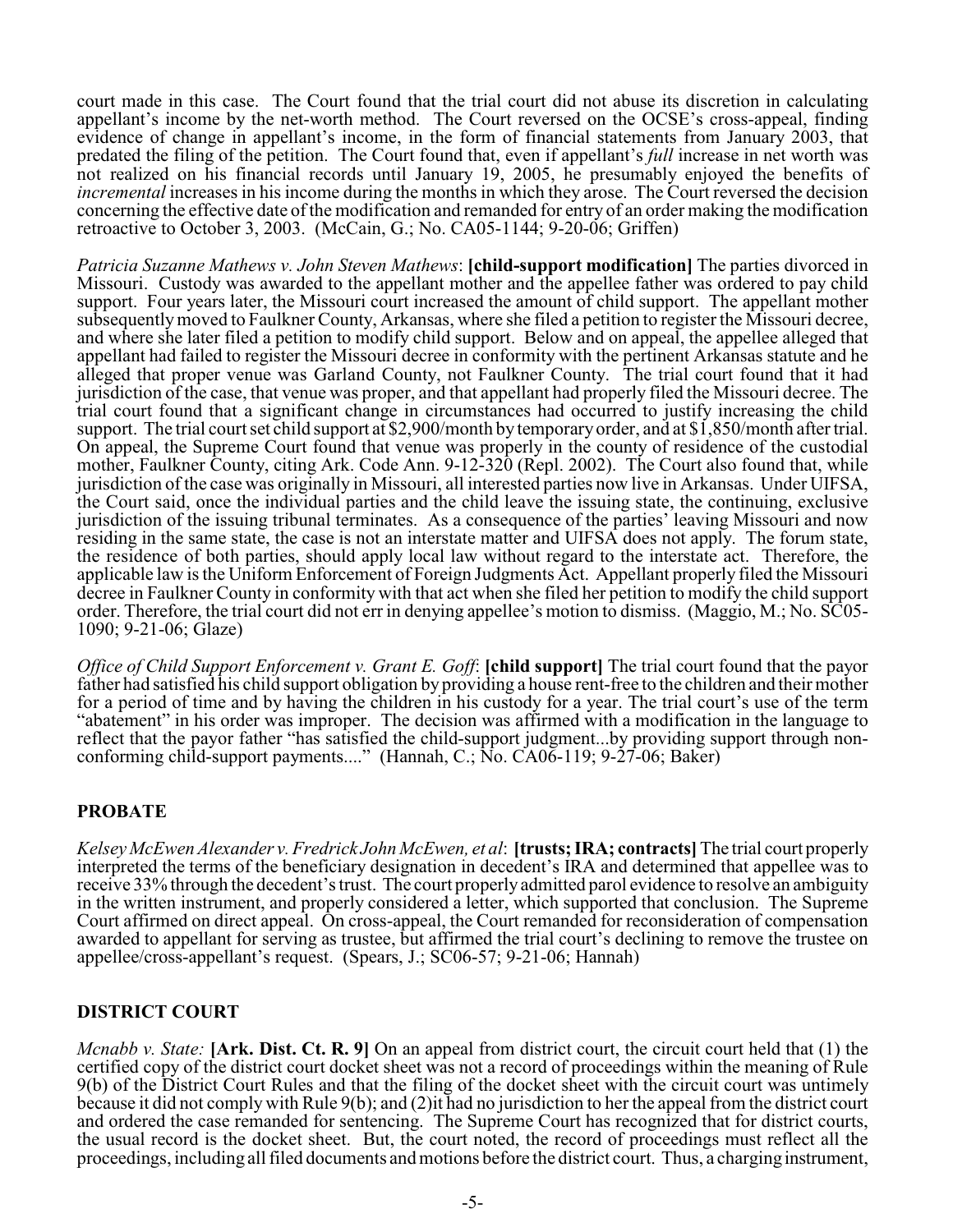if filed with the district court, should be a part of the proceedings. In this case it was not clear whether a charging instrument was filed with the district court. The Supreme Court found that the certified docket sheet should be considered a record of proceedings sufficient to maintain an appeal from district court to circuit court. Because it was undisputed that appellant timely filed the certified docket sheet within thirty days of the date of judgment and that document was a record of proceedings, the circuit court erred in finding that it was without jurisdiction and in remanding the case. Nevertheless, the Supreme Court directed the circuit court to remand to the district court to settle the record with respect to all other documents and motions filed in the district court, if any, for its *de novo* review. Also, the Supreme Court requested their Civil practice Committee to review Rule 9 and their Criminal Practice Committee to review Rule 36. (Maggio, J.; CR 05- 1150; 06-29-06 Corbin)

# **EIGHTH CIRCUIT**

*Robinson v. White County* **[civil rights]** No reasonable police officer would have read Arkansas's careless and imprudent driving statute in a manner to believe probable cause existed to arrest Robinson after a bridge collapsed beneath his truck. Defendant Sheriff Garrett, who ordered Robinson' arrest, violated Robinson' constitutional right to be free from unlawful arrest, and the district court erred in granting the Sheriff qualified immunity on Robinson's individual capacity claim against him. Defendant Parish, the White County Judge, did not have any authority to order Robinson's arrest and was entitled to qualified immunity. (E.D. Ark.; No. 05-3362)

*Weems v. Johnson*: **[sex offender registration]** Residency restrictions in Arkansas's sex offender registration statute do not infringe on a fundamental right, and the statute is not subject to strict scrutiny. The restrictions rationally advance some legitimate governmental purpose and are constitutional; restrictions are not so punitive in purpose or effect as to negate the state legislature's intent to create a civil, non-punitive regulatory scheme. Procedural due process challenge to risk assessment process rejected, as the statute and implementing guidelines give offenders notice of the risk assessment process and provides them a meaningful opportunity to be heard. (E.D. Ark.; 05-1152; 7-13-06)

*Grayson v. Ross:* **[civil rights]** Arresting officer was entitled to qualified immunity on claim he was deliberately indifferent to arrestee's medical needs as it would not have been obvious at the time of the arrest that the arrestee had a serious medical need; similarly, intake officer was entitled to qualified immunity as he did not objectively or subjectively know the arrestee was in need of medical care. Plaintiff failed to establish the police department had either policy or custom of denying inmates'serious medical needs. With respect to plaintiff's claims under the Arkansas Civil Rights Act of 1993, the court certifies the following question to the Arkansas Supreme Court: Does the conscious indifference standard announced in *Sheppard v. Washington* County, 962 S.W.2d 779 (Ark. 1998), afford greater protection to pre- trial detainees than the federal deliberate indifference standard? (W.D. Ark.:  $\#$  04-3577: 7-19-06)

*Design Professionals v. Chicago Ins. Co.* **[Insurance]** Insurer was under no statutory duty to provide insured with a notice of termination, and the district court erred in concluding violation of Ark. Code Ann. Sec. 23- 79-3063(B) could serve as the basis for a breach of contract claim in the circumstances of this case. Misstatements in letter concerning coverage did not amount to a violation of Rule 43 of the Arkansas Insurance Department. Under Arkansas law, the equitable estoppel doctrine may not be used to enlarge or extend coverage or to create an insurance contract. (E. D. Ark.;  $\frac{4}{7}$  05-2275; 7-21-06)

*Great American Ins. v. O'Quinn*: **[legal malpractice]** Legal malpractice suit was barred by Arkansas Code Sec. 16-22-310 which bars malpractice suits by parties without a privity relationship with the attorney. Third party beneficiary exception in the statute did not apply to the facts of this case. (E.D. Ark.; # 05-3622; 7-31- 06)